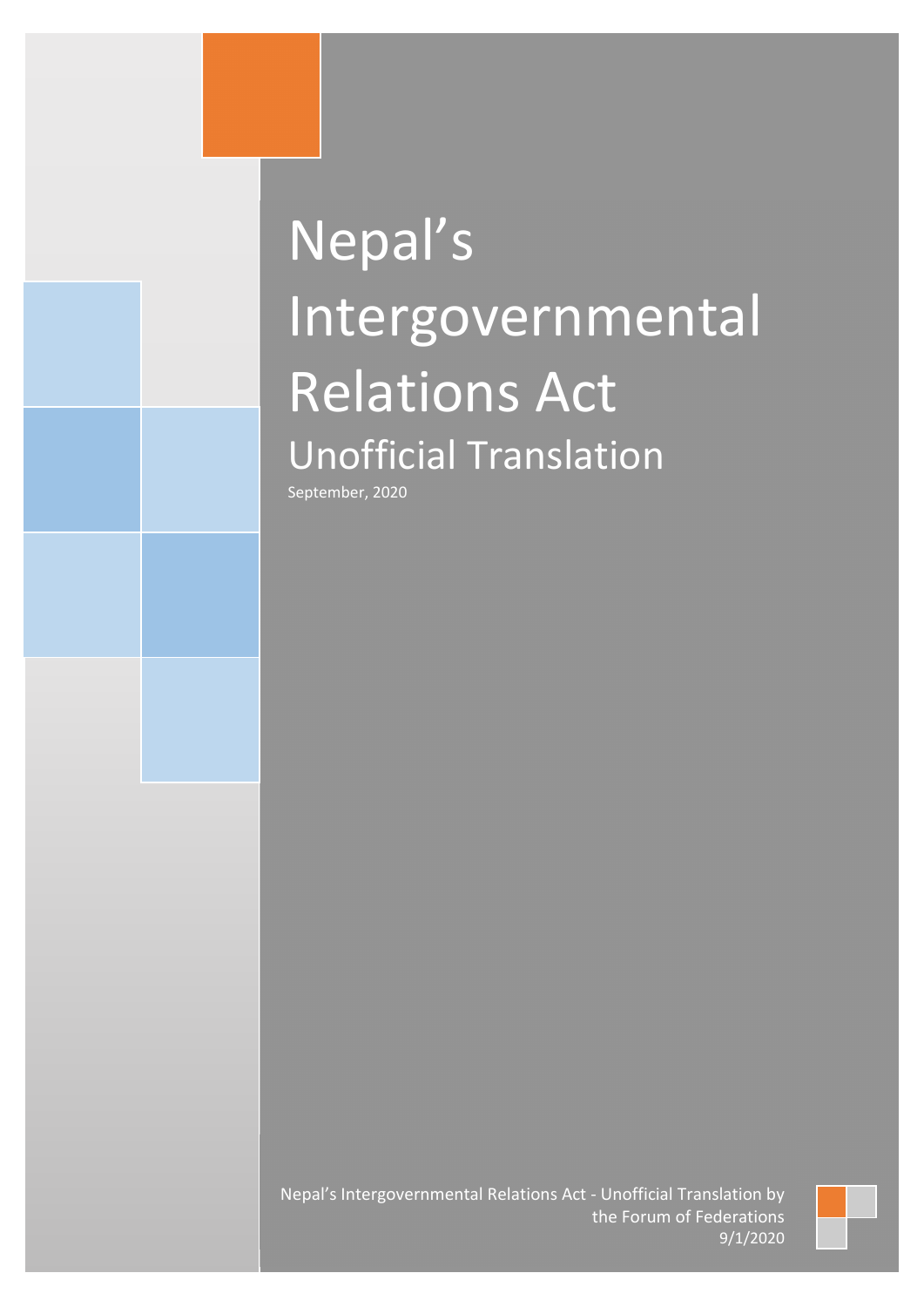# <span id="page-1-0"></span>**NEPAL'S INTERGOVERNMENTAL RELATIONS ACT**

| 1.  |                                                                                           |  |  |
|-----|-------------------------------------------------------------------------------------------|--|--|
| 2.  |                                                                                           |  |  |
|     | Chapter-2 Foundation of Inter-relations between the Federation, Province and Local level4 |  |  |
| 3.  | Foundation of Inter-relations between Federation, Province and Local level:  4            |  |  |
|     |                                                                                           |  |  |
| 4.  |                                                                                           |  |  |
| 5.  |                                                                                           |  |  |
| 6.  |                                                                                           |  |  |
| 7.  |                                                                                           |  |  |
| 8.  |                                                                                           |  |  |
| 9.  |                                                                                           |  |  |
| 10. |                                                                                           |  |  |
| 11. |                                                                                           |  |  |
| 12. |                                                                                           |  |  |
| 13. |                                                                                           |  |  |
| 14. |                                                                                           |  |  |
| 15. |                                                                                           |  |  |
|     |                                                                                           |  |  |
| 16. |                                                                                           |  |  |
| 17. |                                                                                           |  |  |
| 18. |                                                                                           |  |  |



**Nepal's Intergovernmental Relations Act - Unofficial Translation by the Forum of Federations**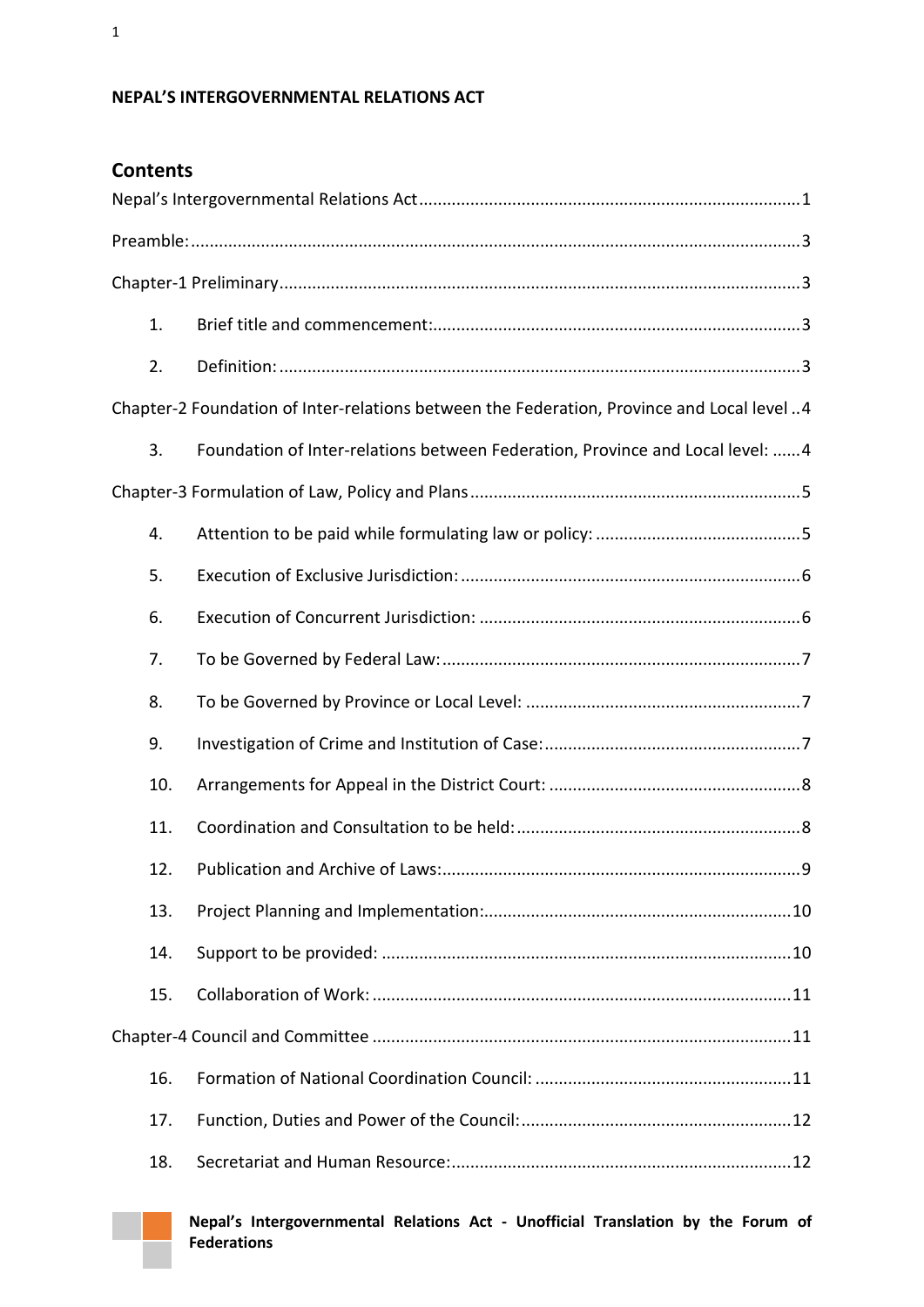|  | 19. |                                                                                           |  |
|--|-----|-------------------------------------------------------------------------------------------|--|
|  | 20. |                                                                                           |  |
|  | 21. |                                                                                           |  |
|  | 22. |                                                                                           |  |
|  | 23. | Function, Duties and Powers of the Thematic Committee: 14                                 |  |
|  | 24. |                                                                                           |  |
|  | 25. | Function, Duties and Powers of the Provincial Coordination Council: 15                    |  |
|  | 26. |                                                                                           |  |
|  |     |                                                                                           |  |
|  | 27. |                                                                                           |  |
|  | 28. | Dispute between federation and province and inter-province disputes:16                    |  |
|  | 29. | Jurisdiction of Constitutional Bench not to be adversely affected: 17                     |  |
|  | 30. |                                                                                           |  |
|  |     |                                                                                           |  |
|  | 31. |                                                                                           |  |
|  | 32. |                                                                                           |  |
|  | 33. |                                                                                           |  |
|  |     | This Act shall be applicable in matters specified in this enactment, and in other matters |  |
|  |     |                                                                                           |  |
|  | 34. |                                                                                           |  |
|  | 35. |                                                                                           |  |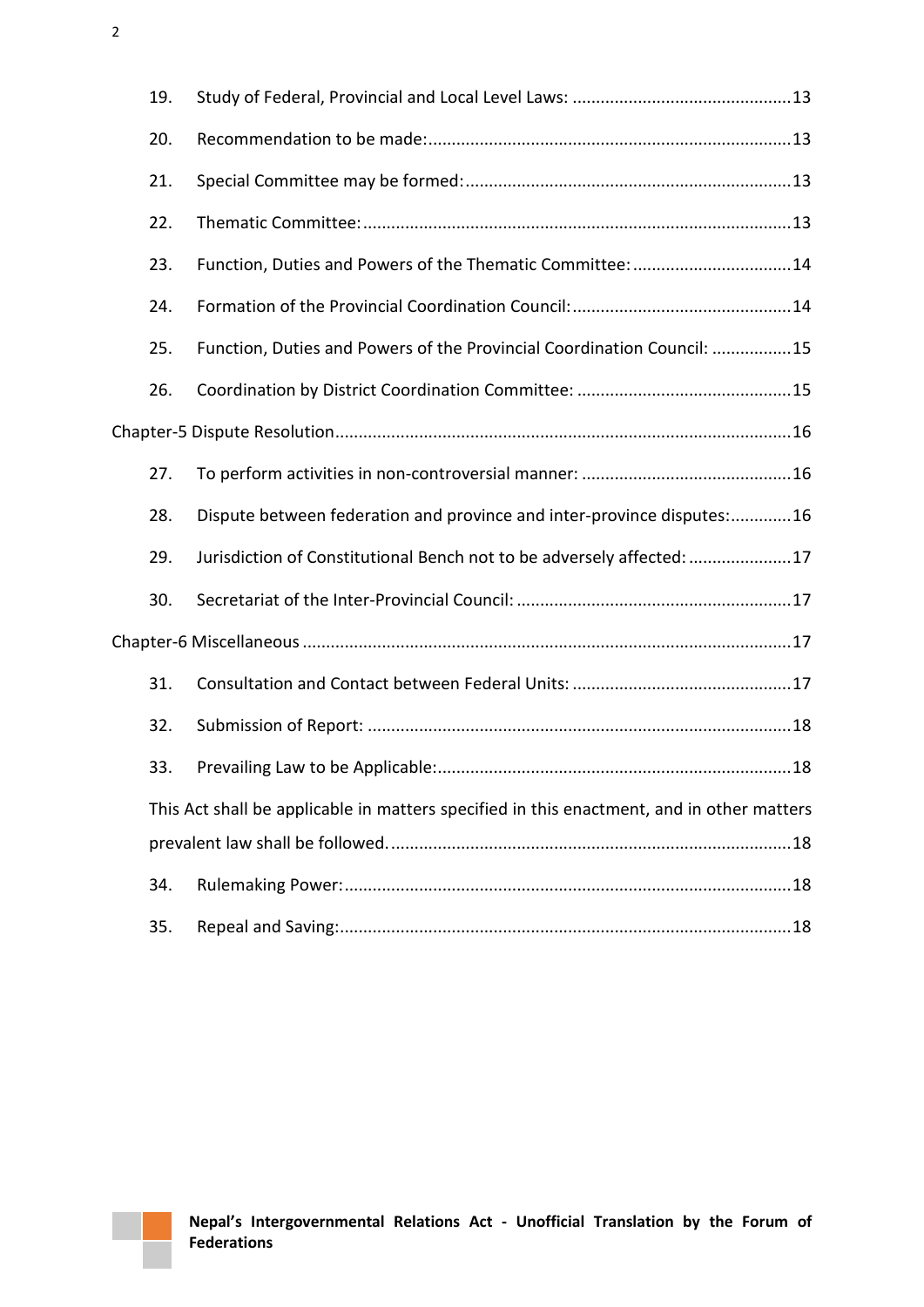# **FEDERATION, PROVINCE AND LOCAL LEVEL (COORDINATION AND INTER-RELATION) ACT, 2077 (2020)**

**Authentication Date: 2077/04/13 (28-07-2020)**

**Enactment No. 11 of the Year 2077 BS** 

*An Act* **Designed to Manage Coordination and Inter-government Relations Between Federation, Province and Local Level**

#### <span id="page-3-0"></span>**Preamble:**

Whereas, it is expedient to make necessary arrangement for managing the interrelations of the Federation, Province and Local Level in exercise of their state authority as per the Constitution of Nepal on the basis of the principles of cooperativeness, co-existence, coordination and mutual cooperation in order for strengthening the pluralism based competitive multiparty federal democratic republican governance system adopted by the country,

The Federal Parliament has legislated this Act.

#### <span id="page-3-1"></span>**Chapter-1 Preliminary**

#### <span id="page-3-2"></span>1. Brief title and commencement:

(1) This Act shall be called "Federation, Province and Local Level (coordination and inter-relations) Act, 2077 (2020)."

(2) This Act shall come into force immediately.

- <span id="page-3-3"></span>2. Definition: Unless the subject or the context otherwise requires, in this Act:
	- a. "Inter-provincial Council" means the Inter-provincial Council as per Article 234 of the **Constitution**
	- b. "Council" means the National Coordination Council created as per Section 16.
	- c. "Province" means the province formed as per the Constitution.
	- d. "Provincial Coordination Council" means the Provincial Coordination Council constituted as per Section 24.
	- e. "Thematic committee" means the thematic committee as per Section 22.

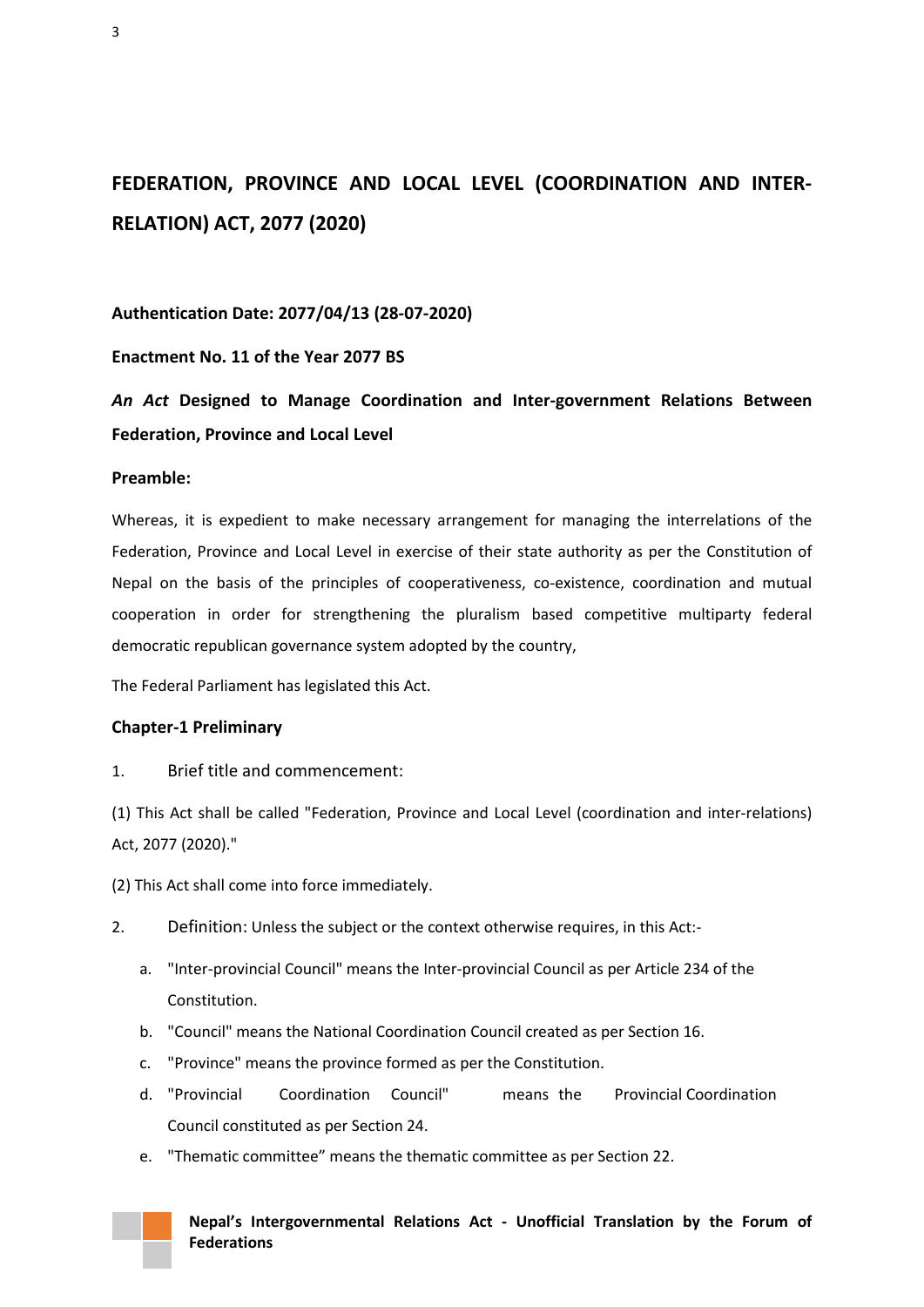- f. "Constitution" means the Constitution of Nepal.
- g. "Local level" means the rural municipality or urban municipality.

### <span id="page-4-0"></span>**Chapter-2 Foundation of Inter-relations between the Federation, Province and Local level**

<span id="page-4-1"></span>3. Foundation of Inter-relations between Federation, Province and Local level:

(1) Apart from the provisions of Constitution, the foundation of inter-relations between the Federation, Province and Local level shall be as follows:

- a. Fundamentals of national interest,
- b. Preservation of national glory and unity,
- c. Working for the adherence to and implementation of the Directive Principles, Policies and Duties of the State,
- d. Implementation of fundamental rights,
- e. Respect for and implementation of national policies,
- f. Consolidation and harmony of constitutional institutions,
- g. Working for the development of a socialism-oriented economy based on democratic norms and values,
- h. Respect for the existence and functional independence of another level of federal entity while exercising authority in the matters of common interest and concern within the framework of the Constitution,
- i. Security and equality of treatment for all Nepali citizens,
- j. Mutual coordination, consultation, cooperation and exchange of information in the enforcement of law, policy and judicial or administrative decisions.
- k. Conservation of natural and physical resources,
- l. Sustainable management of natural, physical and fiscal resource and fair distribution of benefits,
- m. Corruption prevention and promotion of good governance,
- n. Mutual cooperation and collaboration,
- o. Adoption of proportional, inclusive and participatory governance system,
- p. Effectiveness of services to be provided for the citizens,
- q. Mutual cooperation and coordination in the expansion of trade, transportation of goods and services,
- r. Other matters as provided in the prevailing law about maintaining coordination and interrelations among federal, province and local level.

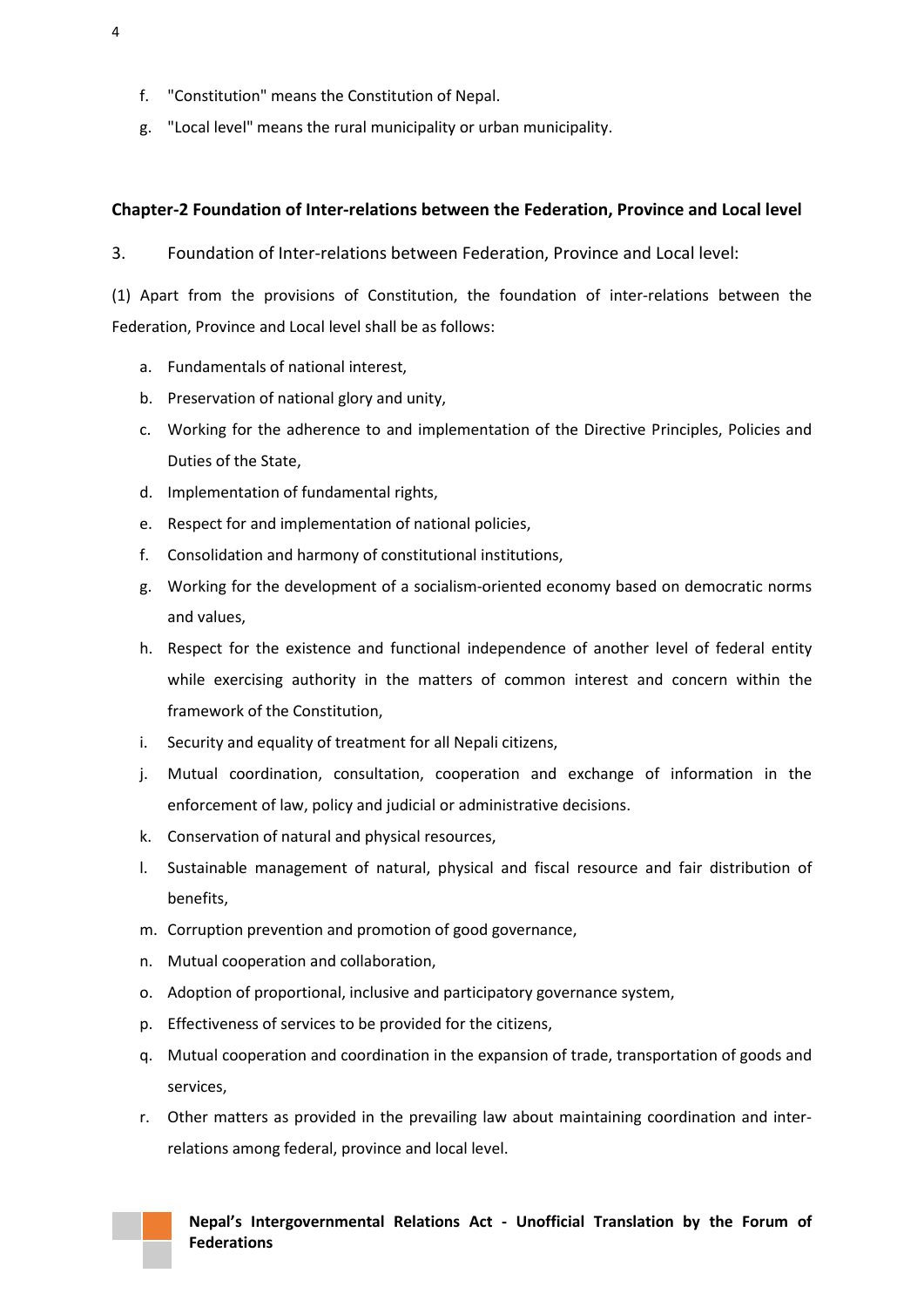(2) Subject matters specified in sub-section (1) shall also be considered by the province and local level while formulating laws under their respective exclusive list.

## <span id="page-5-0"></span>**Chapter-3 Formulation of Law, Policy and Plans**

<span id="page-5-1"></span>4. Attention to be paid while formulating law or policy*:* 

(1) The Federation, in addition to other provisions of the Constitution and this Act, shall consider the following matters while formulating law or policy under its exclusive or concurrent jurisdiction:

- a. Shall not encroach in exclusive rights of province and local level.
- b. Appropriateness of involving provincial and local level to implement those subject matters from the point of view of the cost, sustainability or effectiveness of service delivery.
- c. Continuity of the role of federal, provincial and local level without duplication in the implementation of any subject matter.

(2) The Province, in addition to other provisions of the Constitution and this Act, shall consider the following matters while formulating law or policy under its exclusive or concurrent jurisdictions:

- a. Shall not encroach upon the exclusive rights of federal and local level.
- b. Not to be inconsistent with federal law.
- c. Compliance with national policy and priorities and helpful for their implementation.
- d. Appropriateness for the implementation of those subject matter through local level from the point of view of cost, sustainability or effectiveness of service delivery.
- e. Continuity of local role without duplication in the implementation of any subject matter.

(3) The local level, in addition to other provisions of the Constitution and this Act, shall consider the following matters while formulating law or policy under exclusive or shared jurisdiction:

- a. Shall not encroach the exclusive rights of federal and provincial level.
- b. Not to be inconsistent with federal and provincial laws.
- c. Compliance with national policy and priorities and helpful in their implementation.
- d. Compliance with provincial policy and priority and helpful in their implementation.
- e. No duplication in the implementation of any subject matter.

(4) Notwithstanding anything written in sub-section (2) and (3), provincial and local level shall not make laws:

a. Restricting or limiting the exercise of fundamental rights, constitutional rights or rights guaranteed by federal laws.

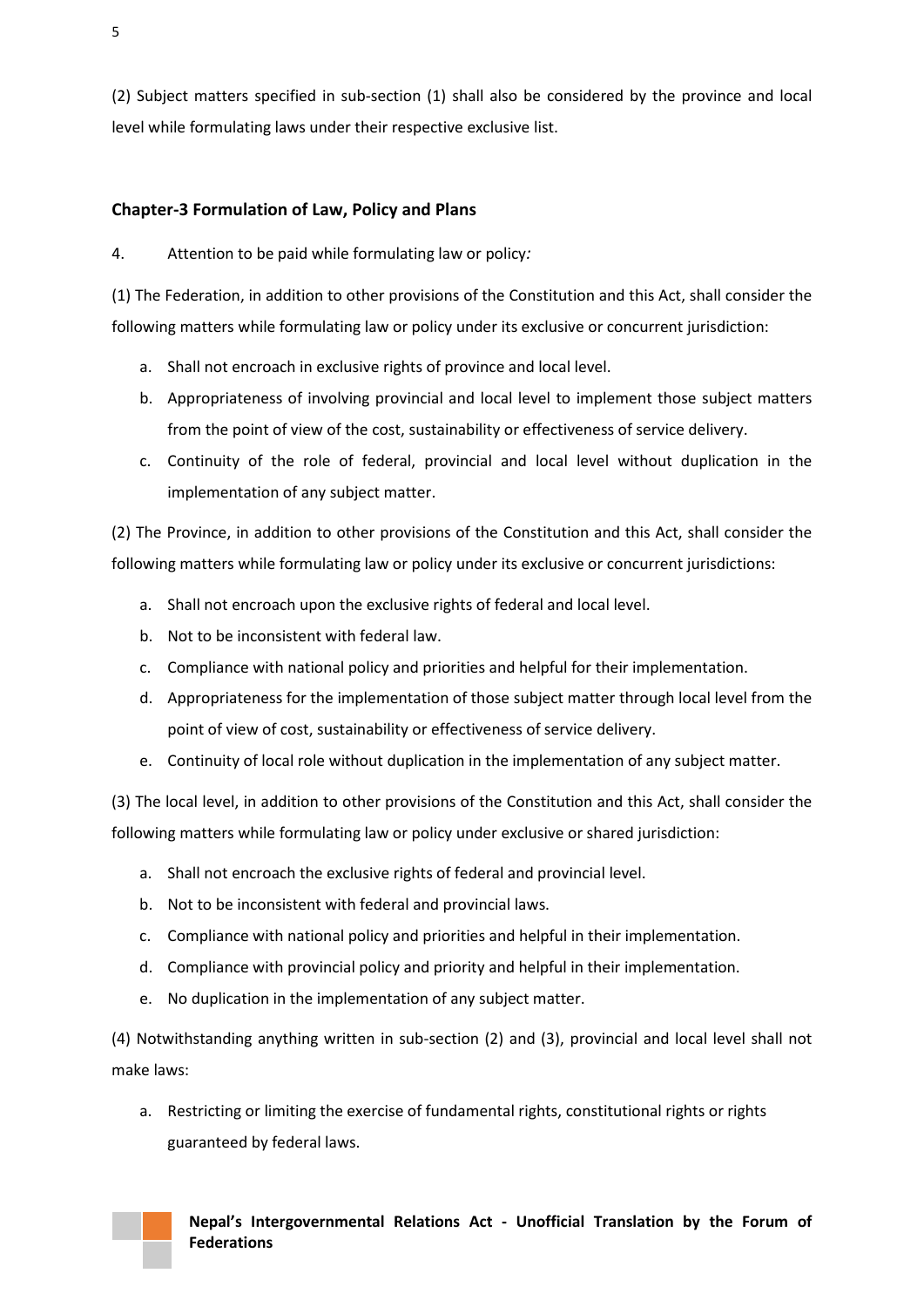b. Restricting any action allowed by the provisions of federal law or allowing any action restricted by provisions of federal law.

<span id="page-6-0"></span>5. Execution of Exclusive Jurisdiction*:* 

(1) Federal, provincial and local level shall necessary make laws their on exclusive rights list and implement such power.

(2) When formulating or implementing any law on any matter, provincial and local level shall comply with condition or standard of the Constitution if any given in the Constitution and federal law enacted as per the federal policy on such matter.

(3) Province shall not encroach upon federal law and local level shall not encroach upon federal and provincial law while making and implementing laws on matters that overlap in the exclusive rights of federal, provincial and local level more than one.

<span id="page-6-1"></span>6. Execution of Concurrent Jurisdiction*:* 

(1) Federal government should consider following matters while making law or implementing concurrent rights list:

- a. Determination of crime and punishment, infrastructural development of national level or importance expanding from more than one province and determination and regulation of national standards or quality to be implemented equally in all provinces shall be according to the federal law.
- b. Following matters shall be according the provincial law:
	- 1. Development of infrastructure and operation of provincial level roads, electricity, drinking water and irrigation,
	- 2. Public awareness in education, health and environmental sector,
	- 3. Employment promotion, entrepreneurship development, social security,
	- 4. Service delivery at provincial level,
	- 5. Province level regulation of public health, consumer's interest, quality in public service delivery.
- c. Public health and service delivery at local level, consumer's interest, regulation of quality in public service delivery at local level and public awareness shall be according to local level laws.

(2) When implementing any matters in the federal and province concurrent rights list, province shall make laws in compatible with federal law in that regard.

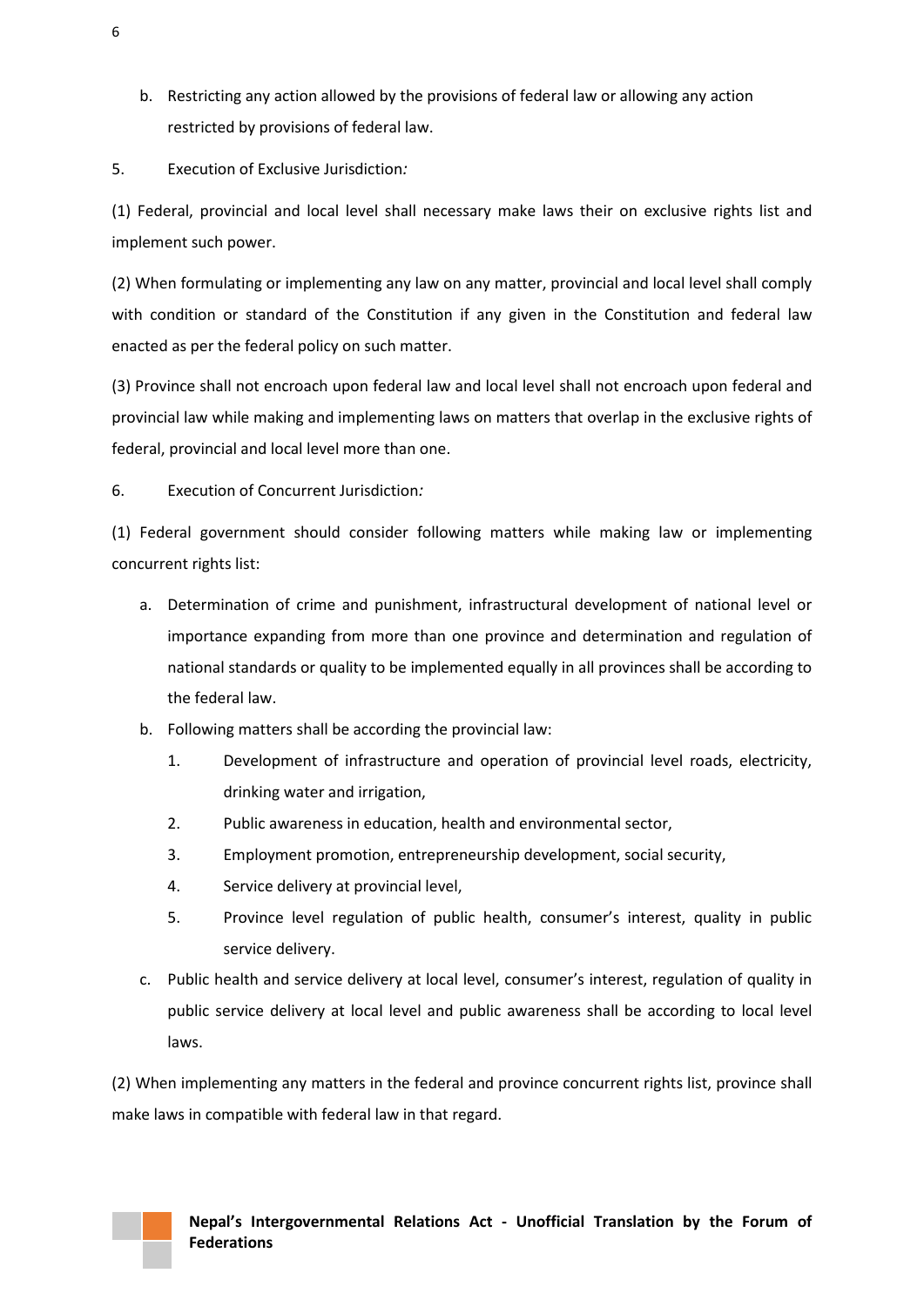(3) Notwithstanding anything written in sub-section (2) province can legislate and implement matters in the list if a federal law is not enacted.

(4) On matters relating to Schedule-9 of the Constitution, if a federal law is not enacted than province and if federal or provincial law is not enacted than local level can implement such matters by enacting necessary laws remaining subject to the constitution and this act.

<span id="page-7-0"></span>7. To be Governed by Federal Law*:* 

(1) The following activities shall be governed by the federal law:

- a. Matters under the exclusive rights list of federal government,
- b. Matters relating to policy and standard made by federal government,
- c. Matters determining any act as criminal offense and award penalty and punishment,
- d. Matters relating to establishment of special court, establishing judicial body or tribunal or change in jurisdiction of such court, judicial body or tribunal.
- e. Matters relating to residual rights.

(2) Notwithstanding anything written in sub-section (1) (c) in case any matter operated and governed by the province or local level shall be governed by administrative penalty and punishment as per the law.

<span id="page-7-1"></span>8. To be Governed by Province or Local Level*:* 

(1) While formulating laws on exclusive or residual rights of federal government, matters relating to the rights of province or local level can be managed by provincial or local body or official.

(2) Federal government while formulating laws on concurrent rights list and residual rights and matters implementing thereof, if matters that deem appropriate to be implemented at provincial or local level in terms of investment, sustainability and effectiveness of service delivery can arrange implementation of such matters at provincial or local level.

(3) Province while formulating laws on exclusive or concurrent rights list and matters implementing thereof, matters that deem appropriate to be implemented at local level in terms of investment, sustainability and effectiveness of service delivery can arrange implementation of such matters at local level.

(4) For the construction of infrastructure or any project related to exclusive rights of province or concurrent rights, two or more province can formulate laws and implement or operate jointly.

(5) For the construction of infrastructure or any project related to exclusive rights of local level or concurrent rights, two or more local level can formulate laws and implement or operate jointly.

<span id="page-7-2"></span>9. Investigation of Crime and Institution of Case*:* 



**Nepal's Intergovernmental Relations Act - Unofficial Translation by the Forum of Federations**

7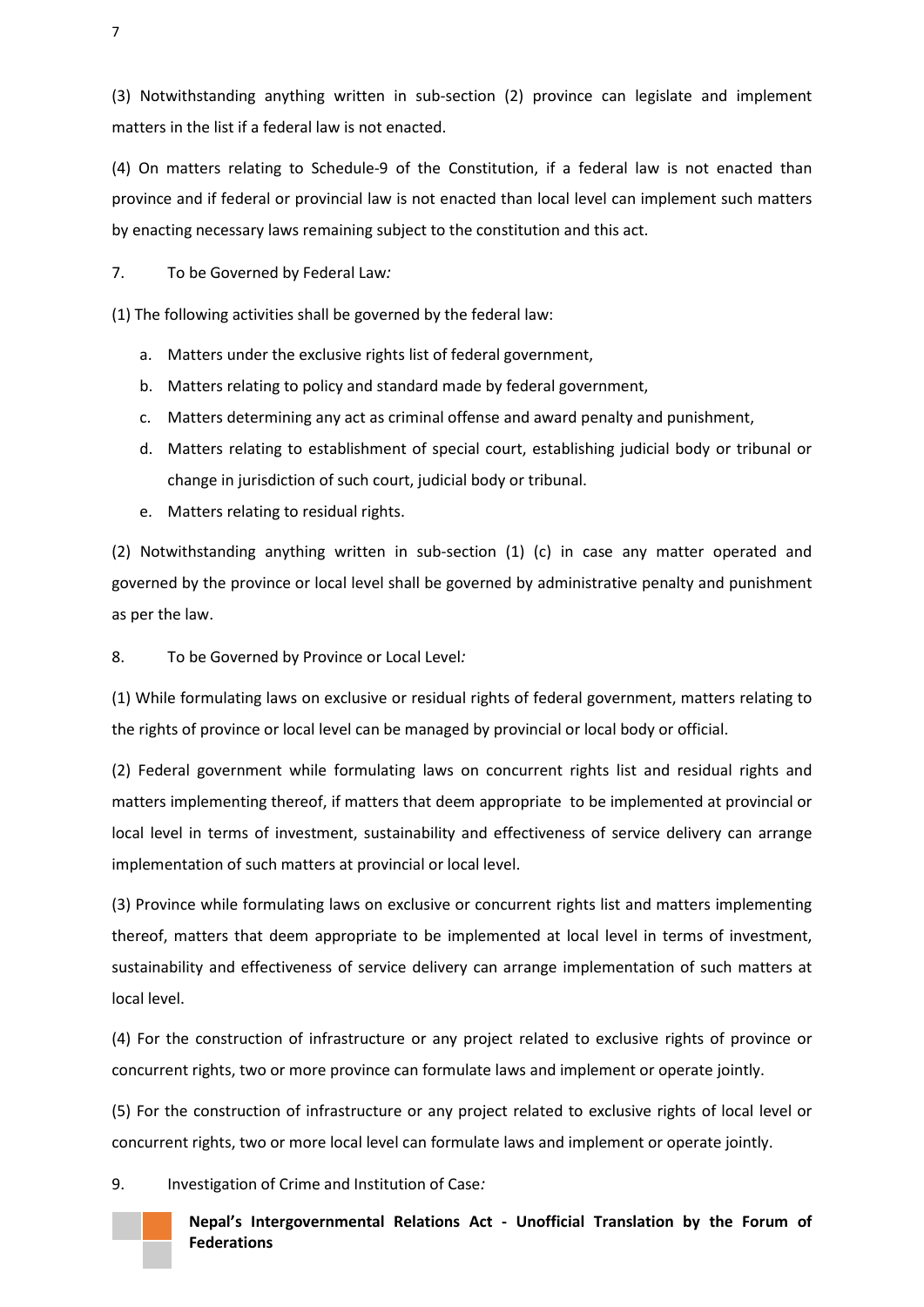(1) In case the federal law has specified that the investigation of a criminal offense shall be carried out by the provincial police or any province-level authority or official, then the investigation shall be carried out as per the federal law by such authority or official,

(2) In cases investigated at the provincial level as per Sub-Section (1) where Government of Nepal is a petitioner, the attorney general or the public prosecutor designated by him/her or an official as per the federal law shall register the case in the name of the Government of Nepal before the authority overseeing the case.

<span id="page-8-0"></span>10. Arrangements for Appeal in the District Court*:* 

(1) While formulating laws province or local level can arrange for appeal against the decision of administrative penalty and punishment as per such law at concerned district court.

<span id="page-8-1"></span>11. Coordination and Consultation to be held*:* 

(1) The Government of Nepal shall coordinate and consult with the provincial government on the following matters:

- a. While formulating law and policies on matters of concurrent powers mentioned in Schedule-7 of the Constitution,
- b. While formulating laws and policies on matters mentioned in Schedule-6, at the request of two or more than two provinces,
- c. While implementing large projects of national importance, inter- provincial projects or programmes,
- d. While developing national plans and policies that the Province also has to follow or implement,
- e. While operating inter-province national road, power transmission line and interprovincial irrigation or similar projects,
- f. While signing treaties or agreements on matters that fall on the list of competencies of the Province,
- g. Other matters deemed appropriate by the Government of Nepal.

(2) The Government of Nepal may coordinate and consult with the local level as required on following matters:

- a. While formulating national plan and policies that the local level should also follow or implement,
- b. Other matters deemed appropriate by the Government of Nepal.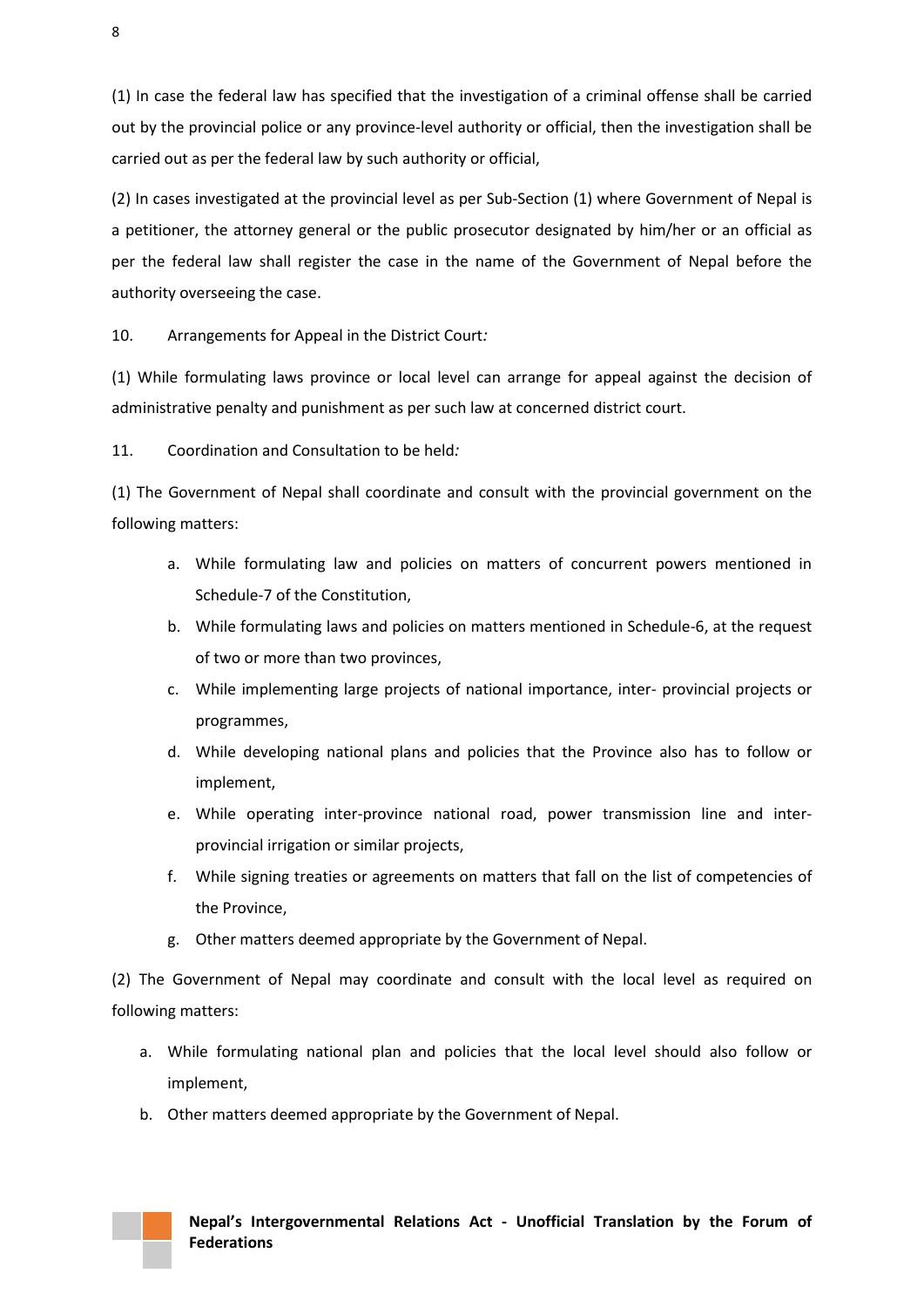(3) The Government of Nepal may coordinate and consult with the province and local level as required on the following matters:

- a. Formulating laws and policies on matters of concurrent jurisdiction specified in Schedule-9 of the Constitution,
- b. On policy matters concerning the revenue allocation and enforcement of a new tax system,
- c. Distribution of natural resources and its benefits.

(4) In addition to matters mentioned in Sub-section (1), the Government of Nepal may consult and coordinate as required with the provincial government while formulating laws on matters that concerned with the provincial government and on matters of residual powers as per Article 58 of the Constitution.

(5) The province shall coordinate and consult with the line ministry or body of the Government of Nepal while drafting laws and policies on matters mentioned in the list of concurrent powers as per Schedule-7 and 9 of the Constitution.

(6) The local level shall coordinate and consult with the line ministry of the Government of Nepal and also with the line ministry or body of the concerned provincial government while drafting laws and policies on matters mentioned in the list of concurrent powers as per Schedule-9 of the Constitution.

(7) The province shall coordinate and consult with the local levels in the province while drafting laws and policies on matters mentioned in the list of concurrent powers as per Schedule-9 of the Constitution.

(8) In case consultation is not provided when sought in relation to any task as per this Section, it shall not be deemed to have obstructed to move ahead with the task or to have adversely impacted the validity of any activity only for it being carried out without the said consultation.

<span id="page-9-0"></span>12. Publication and Archive of Laws*:* 

(1) The Act, regulations and formation order formulated by the federal government shall be published in the Nepal gazette.

(2) The Act and regulations formulated by the province shall be published in the province gazette.

(3) The Act and regulations formulated by the local level shall be published in the local gazette.

(4) The policy, directive and working procedures formulated by the province and local level shall be made public by publishing it.

(5) The certified copy of the act and regulations formulated by the province and local level should be documented safely by the concerned level.



**Nepal's Intergovernmental Relations Act - Unofficial Translation by the Forum of Federations**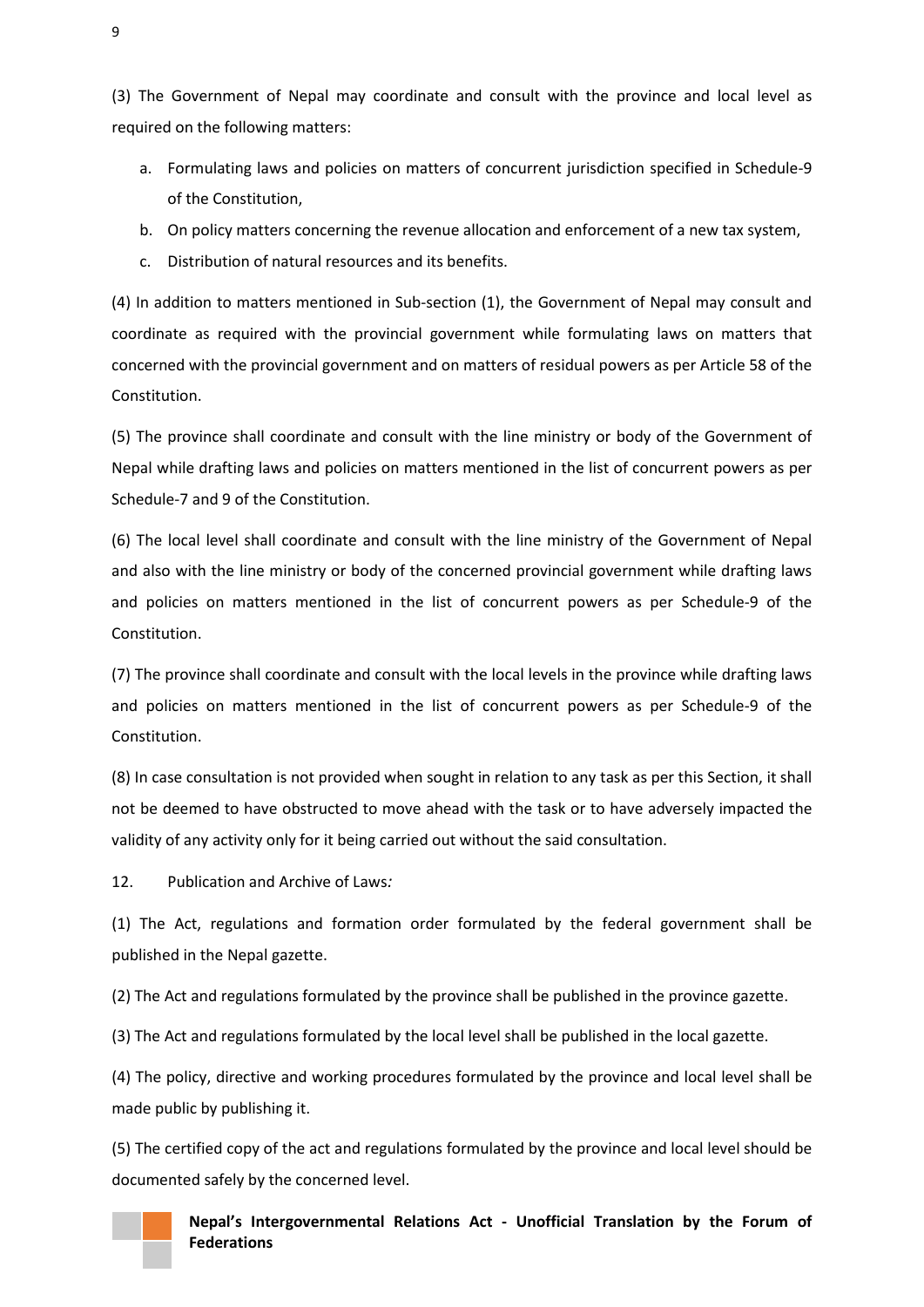(6) The concerned province and local level should send a certified copy of the Act, regulations and formation order as per Sub-section (2) and (3) to the Ministry of Law, Justice and Parliamentary Affairs of the Government of Nepal.

(7) A copy of the Act, regulations and other legislation formulated by the local level **shall** also be sent to the concerned provincial government.

(8) The Government of Nepal shall make necessary arrangements to maintain an integrated record of the public documents passed as per the Constitution and prevalent law by the Federation, Province and Local level.

(9) Provincial Government and Local levels shall keep their official notices published in provincial and local gazettes as it is (in format) in their website and arrangement shall be made to safely store electronic copy of such gazette with necessary security protocol.

<span id="page-10-0"></span>13. Project Planning and Implementation*:* 

(1) Planning projects of national level or of national interest, projects expanding in more than one province and projects with difficult technical capacity or that needs large investment shall be done by the federal government and while planning these projects members of the federal assembly shall have a consulting role.

(2) Planning of projects that comes under province and is implemented at provincial level shall be done by provincial government and while planning these projects members of the provincial assembly shall have a consulting role.

(3) Planning of projects that comes under local level and is implemented at local level shall be done by local level.

(4) As mentioned in this section provincial and local level while planning projects, budget and while implementing them shall comply with the standards set by the federal law.

(5) As per Sub-section (1) federal government can plan projects that can be implemented through province or local level and province or local level shall implement such projects.

(6) Thematic committee shall arrange for necessary coordination among projects planned by the federal, provincial and local level and concerned institution.

<span id="page-10-1"></span>14. Support to be provided*:* 

(1) In case of a request from the province and local level in formulation of law, policy and plans on matters that falls under the exclusive list of competencies and work responsibilities of the province and local level, the Government of Nepal may provide the necessary support.

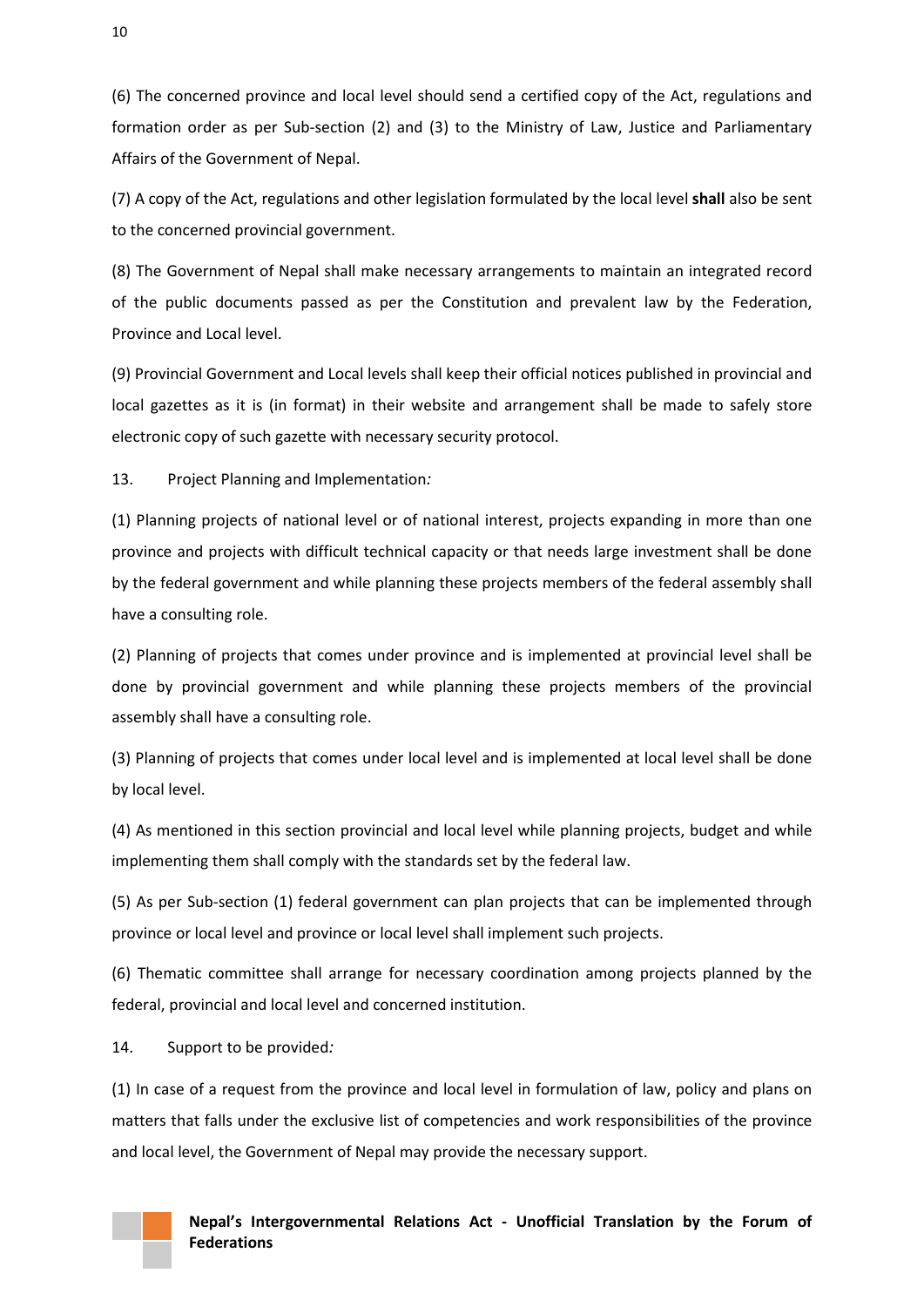(2) In case of a request from the local level in formulation of law, policy and plans on matters that falls under the exclusive list of competencies and work responsibilities of the local level, the provincial government may provide the necessary support.

(3) The Government of Nepal may provide model law draft to the province and local level to formulate laws.

(4) The Provincial government and local level shall provide necessary support in implementing the laws, policy and plans introduced by the Federation.

(5) The Government of Nepal shall provide necessary support in the implementation of the laws, policies and plans formulated by the province and local level on matters that fall under the exclusive list of competencies and work responsibilities of the province and local level.

<span id="page-11-0"></span>15. Collaboration of Work*:*

(1) Federal assembly, provincial assembly and local level can coordinate for uniformity and consistency while arranging work and procedure.

(2) For the purpose of coordination as per Sub-section (1) federal assembly, provincial assembly and local level can exchange information, hold discussion or consultation as deemed necessary.

#### <span id="page-11-1"></span>**Chapter-4 Council and Committee**

<span id="page-11-2"></span>16. Formation of National Coordination Council*:* 

(1) As per this Act, a National Coordination Council shall be formed as follows in order to manage the coordination and inter-relations between the Federation, province and local level:

- a. Prime Minister- Chairperson
- b. Minister of Finance, Government of Nepal Member
- c. Minister of Law, Justice and Parliamentary Affairs, Government of Nepal-Member
- d. Minister of Home Affairs, Government of Nepal Member
- e. Minister of Federal Affairs and General Administration, Government of Nepal-Member
- f. Chief Ministers of all Provincial Governments Member
- g. Leader of opposition party of the House of Representative or a member of the federal parliament designated by him - Member
- h. Seven persons including at least three women nominated by the Prime Minister on the basis of principle of inclusion to be representative of all the provinces from National Association of Rural Municipality in Nepal, Municipality Association of Nepal and Federation of District Coordination Committees - Member.



11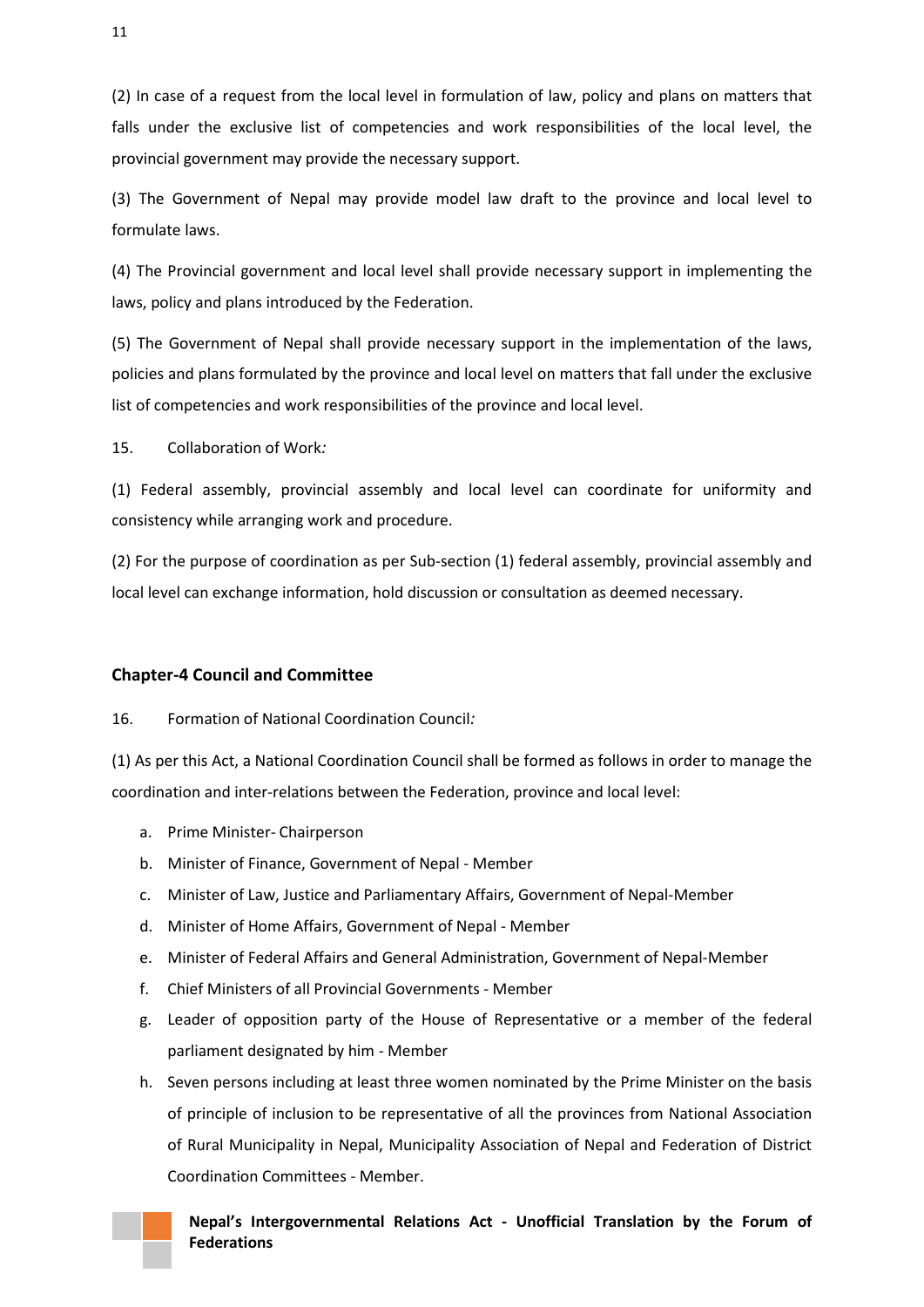(2) The concerned Minister of the line ministry, and responsible official authority or experts may be invited as required for the meeting of the Council.

(3) The meeting of the Council shall be held for at least once in a year.

(4) The date, time, location and agenda for discussion of the Council meeting shall be as specified by the Council Chairperson.

(5) Presence of majority members including the Chair shall be required for the holding meeting of the Council.

(6) The Council meeting shall be chaired by the Chair of the Council.

(7) Other procedures relating to the meeting and decisions of the Council shall be as determined by the Council.

<span id="page-12-0"></span>17. Function, Duties and Power of the Council:

The function, duties and power of the Council shall be as follows:-

- a. Coordinate between Federation, Province and local level on formulation of laws and policies on matters of concurrent rights,
- b. Coordinate on matters concerning national interest and concern to be implemented at the province and local level,
- c. Coordinate to address the complexities relating to the implementation of national plan, policy and laws at the province and local level,
- d. Coordinate in the formulation of laws, policy and strategies that affect inter-province and local level,
- e. Coordinate in relation to the implementation of the large development projects operated at the inter-province level,
- f. Evaluate and analyze, cause to evaluate and analyze the police, laws and plans formulated at the federation, province and local level in course of implementation of federalism,
- g. Carry out necessary activities in order to maintain adjustment in the delivery of service at the federation, province and local level,
- h. Provide suggestions to the Government of Nepal, Provincial government and local government on matters relating to formulation and implementation of laws,
- i. Hold discussion and coordination as required on matters sent for discussion from the Government of Nepal, Council of Ministers, thematic committee and provincial coordination council.
- <span id="page-12-1"></span>18. Secretariat and Human Resource*:*

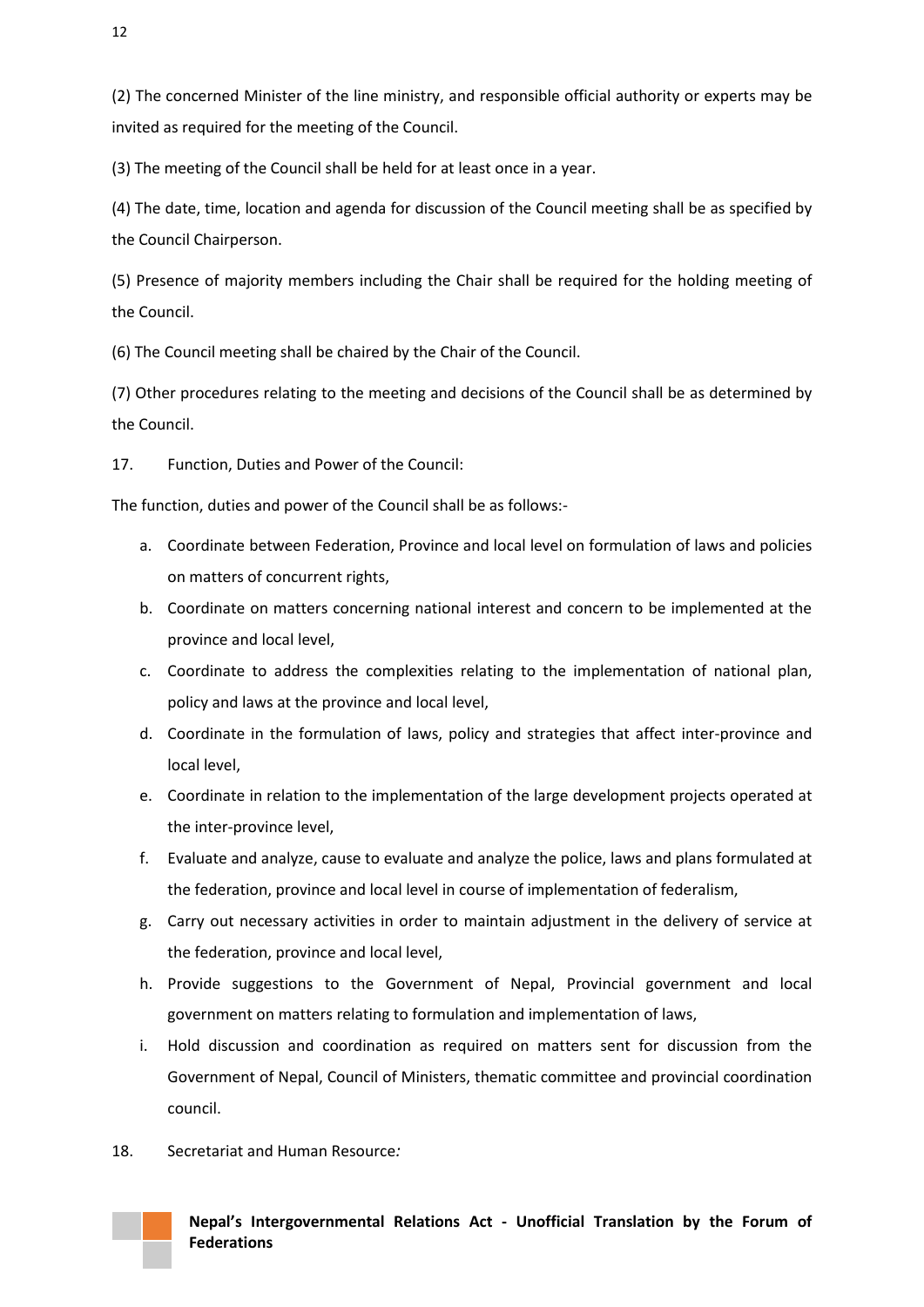(1) The Secretariat of the Council shall remain at the Government of Nepal, Office of the Prime Minister and Council of Ministers.

(2) Secretary of the Office of the Prime Minister and Council of Ministers shall function as a secretary of the council.

(3) The budget and human resource essential for the Secretariat at per Sub- section (1) shall be managed by the Government of Nepal.

<span id="page-13-0"></span>19. Study of Federal, Provincial and Local Level Laws*:* 

(1) Authority designated by Government of Nepal shall study the laws and its implementation at federal, provincial and local level.

(2) While conducting study as per Sub-section (1) such authority shall coordinate with concerned ministry of Government of Nepal and hold discussion with concerned local level.

(3) Authority as per Sub-section (1) shall submit its study report with conclusion every year before the month of Asoj (September/October) to the Council.

<span id="page-13-1"></span>20. Recommendation to be made:

(1) Council can hold necessary study and discussion concerning the report submitted as per Section 19.

(2) Council can form special committee or take advice from the concerned expert while holding necessary study and discussion concerning the report submitted as per Sub-section (1).

(3) Council can recommend for modification of laws made by federal, provincial and local level if found it is found so while holding study and discussion as per Sub-section (1) and (2).

<span id="page-13-2"></span>21. Special Committee may be formed*:* 

(1) The Council may form special committees as required to manage its function and activities.

(2) The structure, function, duties and rights of the special committee to be formed as per Subsection (1) shall be as specified by the Council.

(3) The provision related to the meeting and decision of the special committee as per Sub-section (1) shall be decided by the committee.

<span id="page-13-3"></span>22. Thematic Committee:

(1) There shall remain thematic committees as follows to bring effectiveness to the implementation of policy and plans and development works through coordination among the concerned line ministry of the federation and province, and local level.

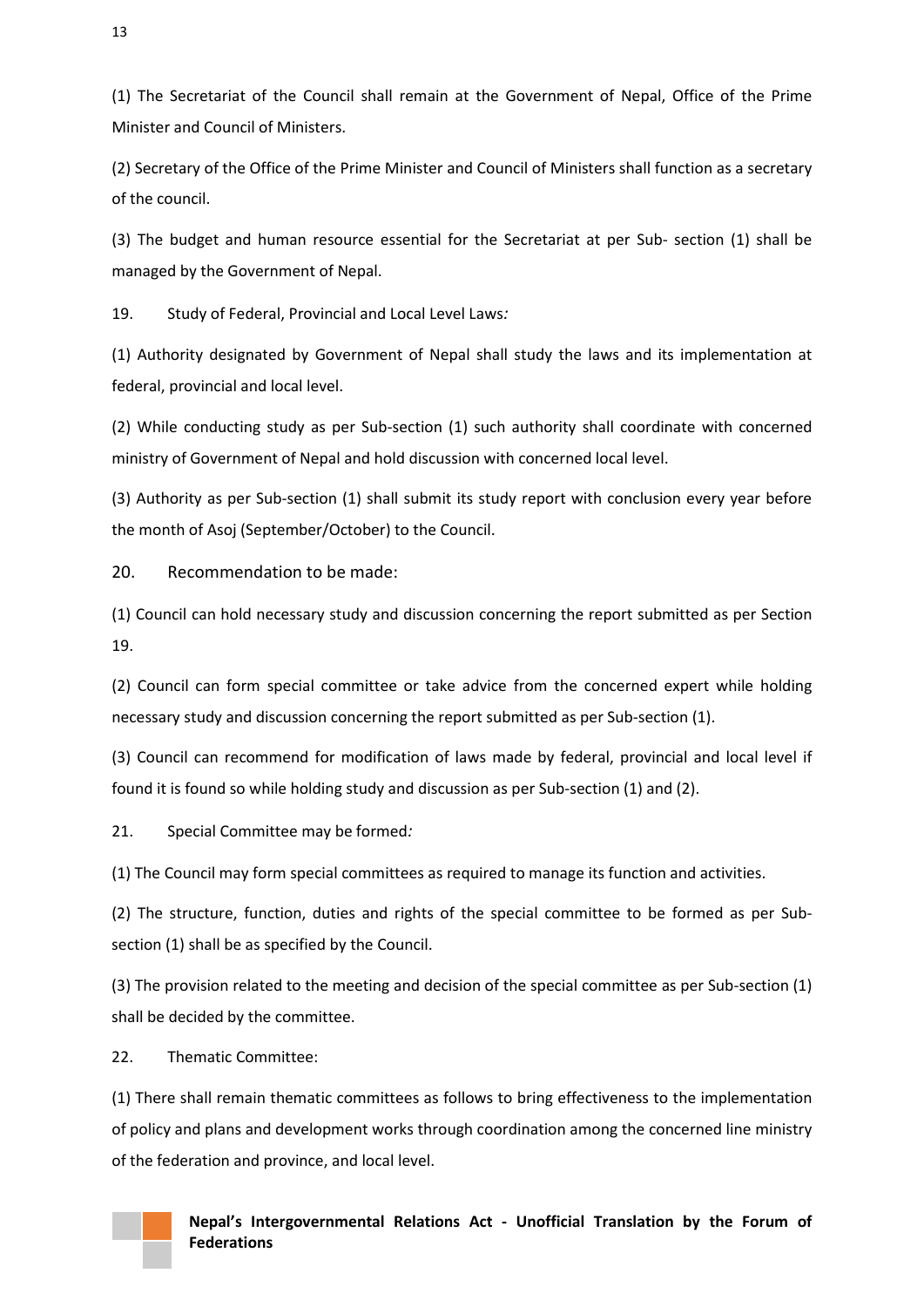- a. Minister of the line ministry of Government of Nepal-Chair
- b. Minister of the line ministry of Provincial government-member
- c. A mayor or chairperson of local level designated by the Chair-member

(2) The meeting of the thematic committee shall be held at least once in a year.

(3) The date, time, location and agenda for discussion of the thematic committee meeting shall be as specified by the committee chair.

(4) A majority of the members including the chair should be present for the meeting of the thematic committee.

(5) The thematic committee meeting shall be chaired by the committee chairperson.

(6) The thematic committee may invite as per the need thematic experts and representatives of stakeholder agencies to the meeting.

(7) The Secretariat of the thematic committee shall remain in the concerned Ministry of the Government of Nepal.

(8) Secretary of the thematic committee shall be the first class gazetted officer or officer of the same level form the concerned ministry as designated by the chairperson.

(9) Other procedures related to the meeting and decision of the thematic committee shall be as determined by the committee.

<span id="page-14-0"></span>23. Function, Duties and Powers of the Thematic Committee*:* 

(1) The function, duties and power of the thematic committee shall be as follows:

- a. Consult with the province and local level during formulation of plan, policy and laws concerning sectors related to its subject matter (theme).
- b. Carry out necessary coordination to maintain uniformity, continuity and quality in the thematic plan, policy and programmes and to bring effectiveness to the implementation of laws, plans, policies and strategies.
- c. Provide suggestion to the Council during the formulation of national policies concerning sectors related to its subject matter (theme).
- d. Implement, cause to implement the decisions and directives of the Council.
- e. Carry out other activities specified by the Council.
- <span id="page-14-1"></span>24. Formation of the Provincial Coordination Council*:*

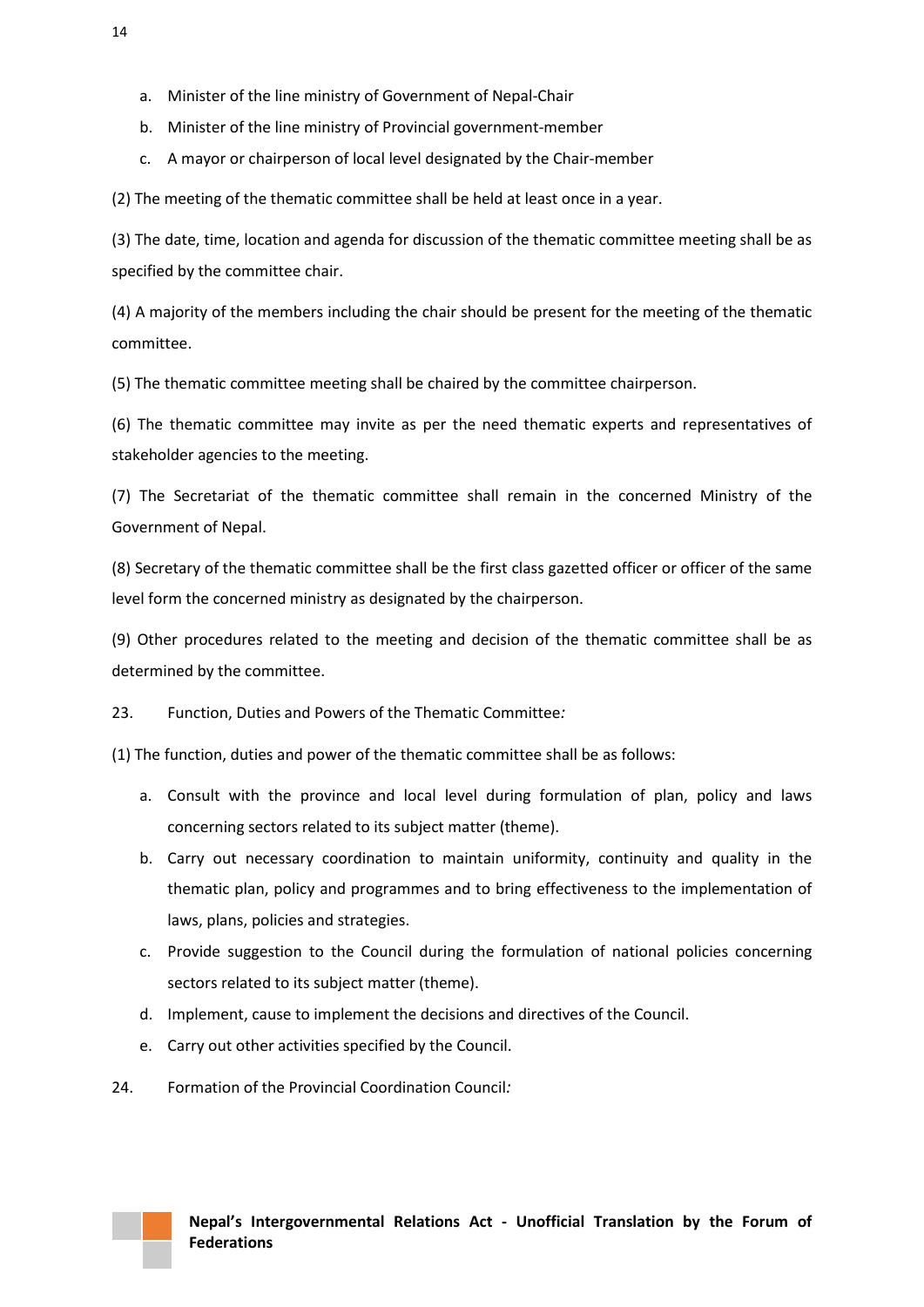(1) At every provincial level, there shall be a provincial coordination council constituted as followed for managing the coordination or inter-relations between province and local level or between local levels in more than one District within a Province:

- a. Chief Minister -Chair
- b. Minister of Financial Affairs at the Provincial Government –member
- c. Minister of Internal Affairs of the Provincial Government –member
- d. Chief Secretary of the Provincial Government –member
- e. One person from each district of the province from among the chairperson or Deputy Chair of Rural Municipality, Mayor or Deputy Mayor of Urban Municipality, and Head or Deputy Head of the district coordination council designated by Chief Minister based on principle of inclusivity ensuring the presence of one-third female –member
- f. Secretary of the Province's Chief Minister's Office Secretary

(2) The Secretariat of the Provincial Coordination Council shall remain at the Office of the Chief Minister and Council of Ministers.

(3) Other procedures related to the meeting of the Provincial Coordination Council shall be as determined by the Council.

<span id="page-15-0"></span>25. Function, Duties and Powers of the Provincial Coordination Council*:*

(1) Provincial coordination council shall coordinate and establish interrelations between province and local level or more than one local levels in the area of development projects or matters concerning concurrent rights list.

(2) Council can form committee on any issue necessary for establishing coordination and interrelation.

(3) Council can introduce any issue in the council for discussion if deemed necessary.

(4) If it is recommended as per Sub-Section (3) Council can hold necessary discussion and guide the concerned province or local level.

(5) The provincial government and the local levels within the province should follow and implement the guidelines of the provincial coordination council.

<span id="page-15-1"></span>26. Coordination by District Coordination Committee*:* 

(1) The District Coordination Committee shall coordinate on following matters:-

a. Infrastructural and development works to be carried out by the federation and province at the local level,

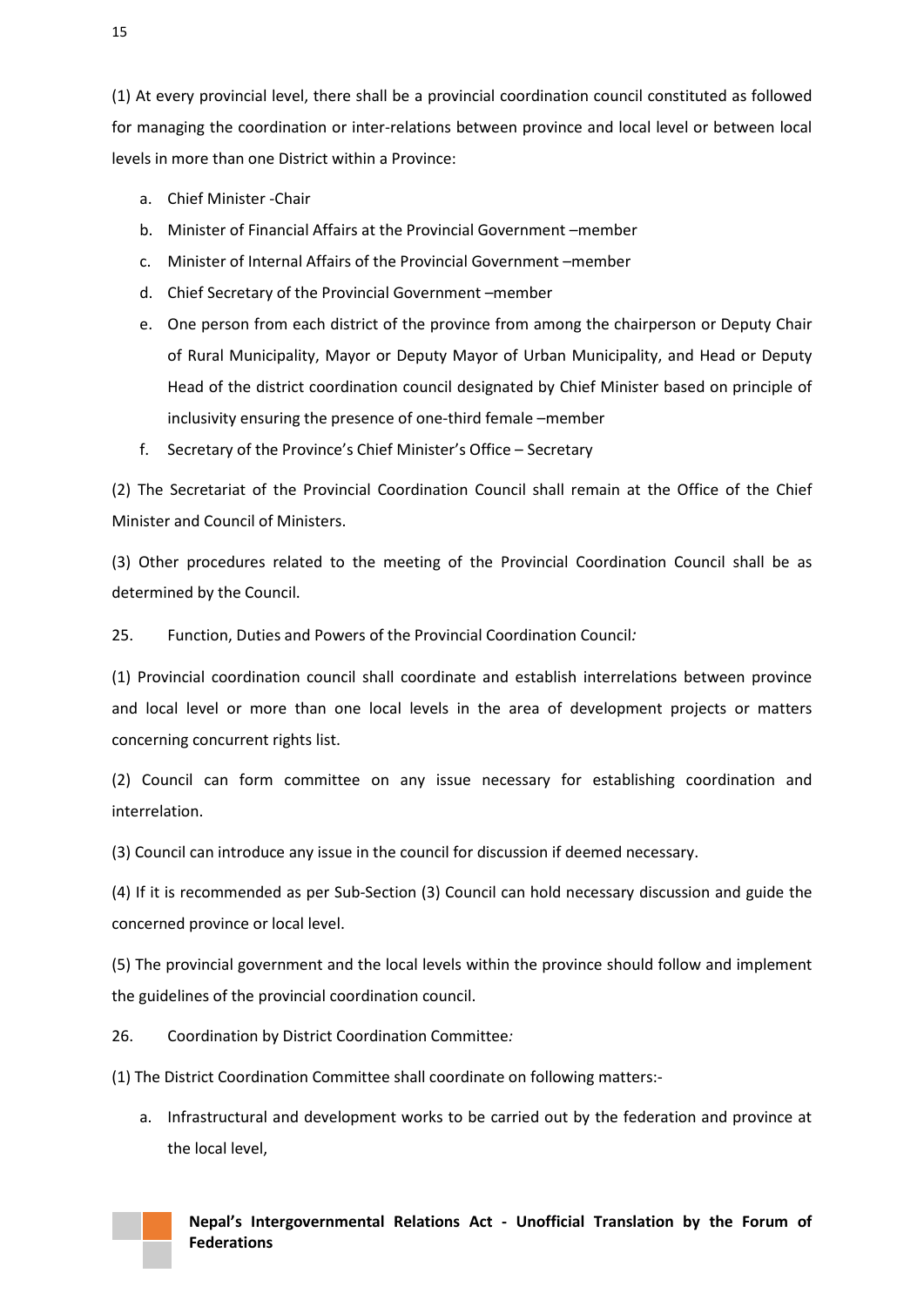- b. Federal government office stationed in the district, provincial government office and works to be carried by local level government.
- c. Any other works as prescribed by prevailing laws.

(2) Any matters under this Act introduced in the Council or provincial coordination council if found being coordinated in any District by the District Coordination Committee, the Council or provincial coordination council may write to the concerned district coordination committee to continue the coordination and facilitation if it is coordinated better than the Council or the provincial coordination council itself.

(3) The District Coordination Committee if receives a written note as per Sub-section (2), it shall perform the work as written by the Council or the provincial coordination council and report back to the Council and the provincial coordination committee accordingly.

### <span id="page-16-0"></span>**Chapter-5 Dispute Resolution**

<span id="page-16-1"></span>27. To perform activities in non-controversial manner*:* 

The Federation, Province and Local level while performing activities of their respective jurisdictions shall do so in a non-controversial way.

<span id="page-16-2"></span>28. Dispute between federation and province and inter-province disputes*:* 

(1) In order for the Inter-provincial council to resolve any political disputes arising between the federation and province and among provinces, the concerned party to the dispute needs to report such disputes in writing at the Inter- provincial Council Secretariat within fifteen days of occurrence of the dispute.

(2) The Inter-provincial council secretariat shall immediately inform the council chair about the report upon receiving it as per Sub-section (1).

(3) Chairperson shall call a meeting for discussion after having received information as per Subsection (2). While holding a discussion on disputed issue, and before making a decision on the issue, it has to be first decided whether the dispute is political or not.

(4) The Inter-provincial council may form a sub-committee or task force for carrying out the task as per Sub-section (3).

(5) The structure, mandate, tenure and working procedure of the sub-committee or task force as per Sub-section (5) shall be as determined by the Inter-provincial council during the formation of such sub-committee or task force.

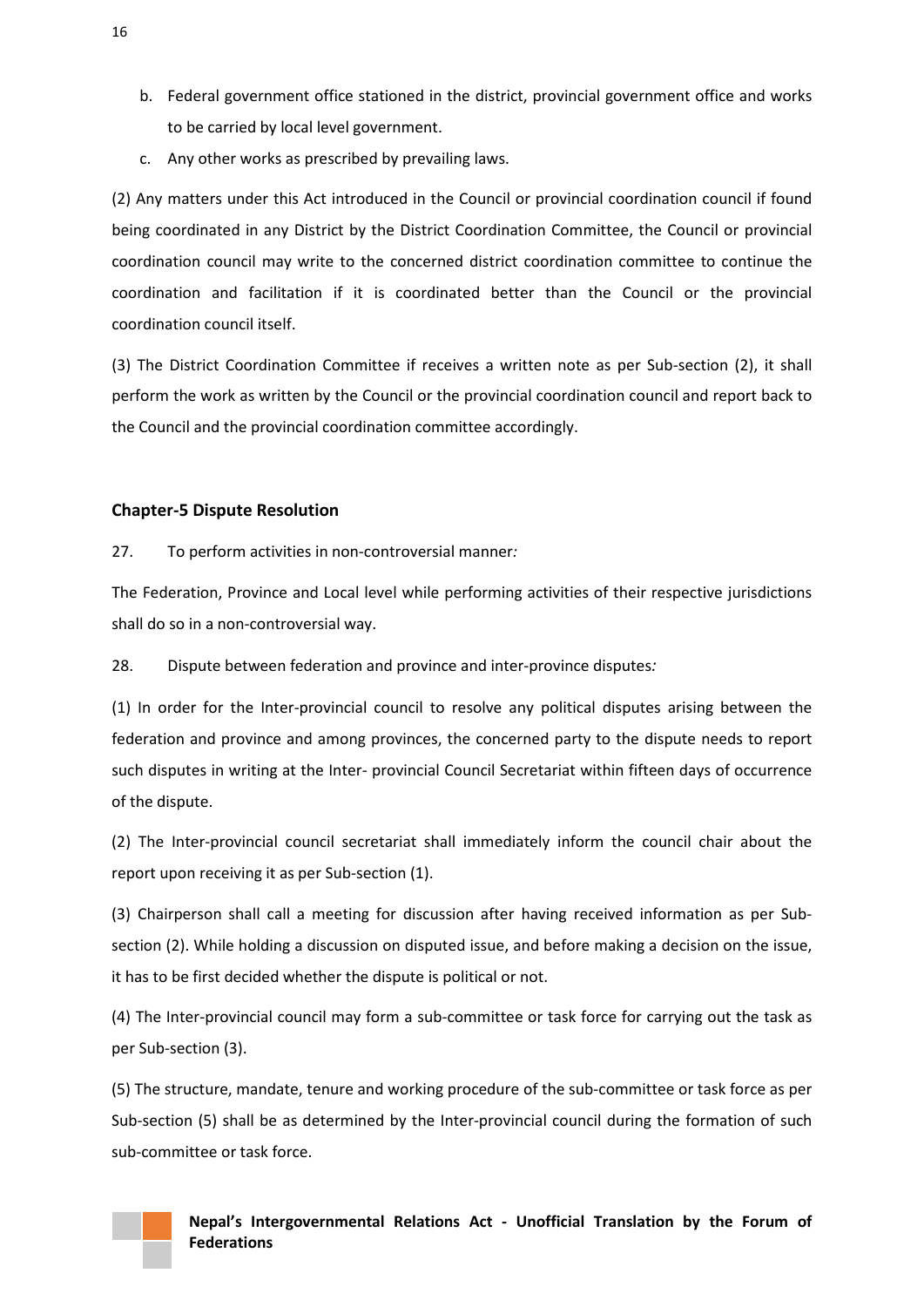(6) The Inter-provincial council shall resolve the dispute under this Section through negotiation, discussion, consultation and reconciliation.

(7) If the dispute is not resolved as per Sub-section (6), the Inter-provincial council may take necessary decision on the dispute.

(8) The decision made as per Sub-section (7) shall be implemented, or ensured to be implemented by the concerned party.

(9) The Inter-provincial council shall resolve the dispute under Sub-section (1) within three months from the reported date.

(10) Notwithstanding anything written elsewhere in this Section, the Inter- provincial council shall not take any decision under Sub-section (7) on disputes concerning matters that are under consideration of the Federal Parliament or Provincial Assembly.

<span id="page-17-0"></span>29. Jurisdiction of Constitutional Bench not to be adversely affected:

(1) Nothing written in this Chapter shall be deemed to have caused any adverse implications on the jurisdiction of the Supreme Court's Constitutional bench under Article 137 of the Constitution.

(2) During settlement of a dispute between Federation, province and local level, if the Constitutional bench deems it appropriate to settle some elements of such dispute through mutual talks, consultation and reconciliation then it may, as per need, provide the concerned parties just opportunity and incentive for the same.

<span id="page-17-1"></span>30. Secretariat of the Inter-Provincial Council:

(1) The Secretariat of the Inter-provincial Council shall remain in the Office of the Prime Minister and Council of Ministers.

(2) The Chief Secretary of the Government of Nepal shall serve as the Secretary of the Interprovincial Council.

#### <span id="page-17-2"></span>**Chapter-6 Miscellaneous**

<span id="page-17-3"></span>31. Consultation and Contact between Federal Units*:* 

(1) On matters requiring coordination or inter-relations under this Act, the province or local level shall consult the Federation through the line ministry of Nepal Government.

(2) On matters consulted as per Sub-section (1), the line ministry of the Government of Nepal shall resolve the issue after having the subject matter examined.